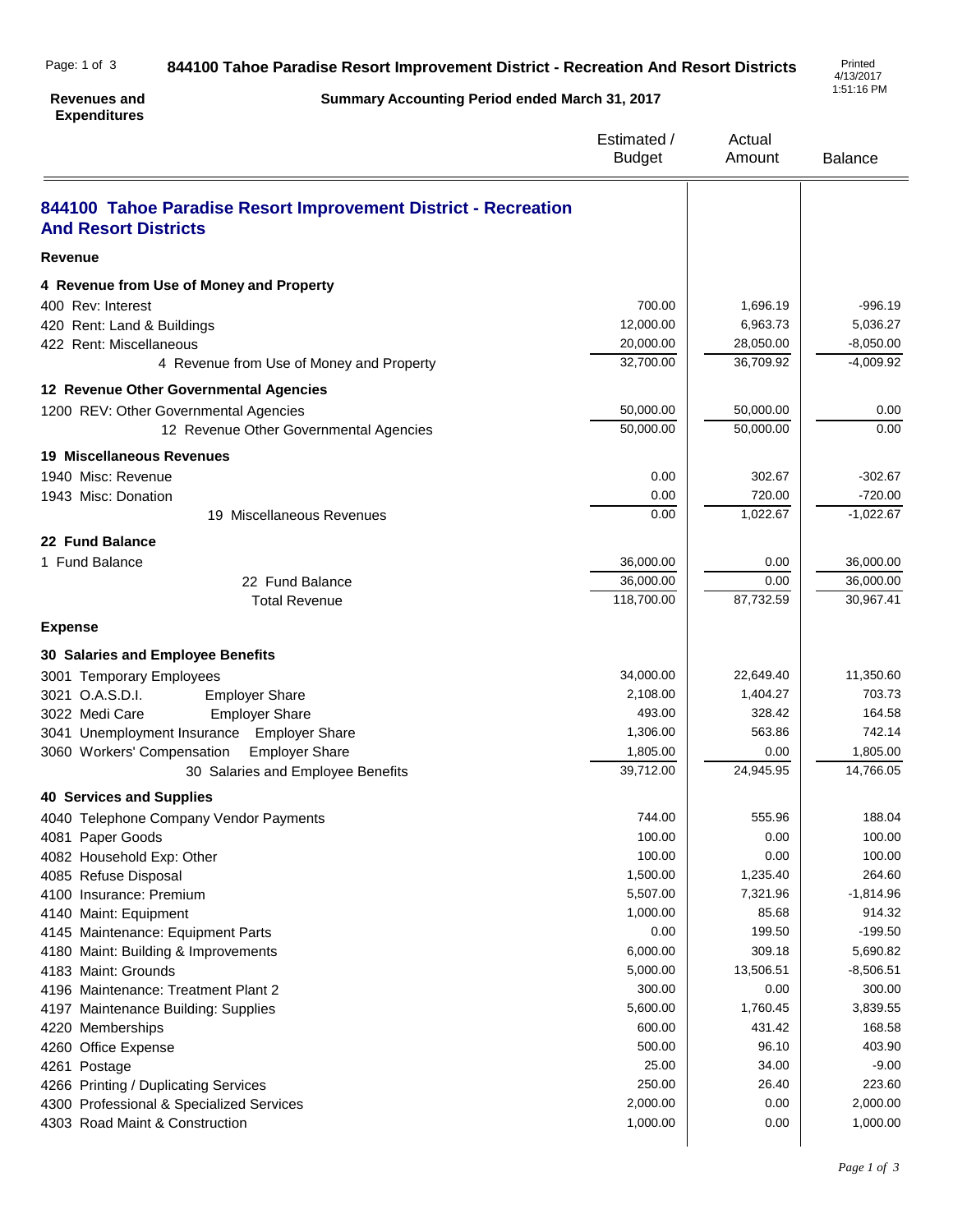## **844100 Tahoe Paradise Resort Improvement District - Recreation And Resort Districts** Page: 2 of 3

4/13/2017 1:51:17 PM

## **Revenues and Expenditures**

**Summary Accounting Period ended March 31, 2017**

|                                                                                               | Estimated /<br><b>Budget</b> | Actual    | <b>Balance</b> |
|-----------------------------------------------------------------------------------------------|------------------------------|-----------|----------------|
|                                                                                               |                              | Amount    |                |
| 4400 Publication & Legal Notices                                                              | 200.00                       | 51.25     | 148.75         |
| 4420 Rent & Lease: Equipment                                                                  | 1,000.00                     | 1,567.54  | $-567.54$      |
| 4460 Equip: Small Tools & Instruments                                                         | 500.00                       | 121.05    | 378.95         |
| 4500 Special Dept Expense                                                                     | 1,000.00                     | 230.64    | 769.36         |
| 4574 Road: Salt & Sand - Snow Removal                                                         | 2,000.00                     | 0.00      | 2,000.00       |
| 4600 Transportation & Travel                                                                  | 250.00                       | 0.00      | 250.00         |
| 4606 Fuel Purchases                                                                           | 1,000.00                     | 49.61     | 950.39         |
| 4620 Utilities                                                                                | 5,000.00                     | 3,740.41  | 1,259.59       |
| 40 Services and Supplies                                                                      | 41,176.00                    | 31,323.06 | 9,852.94       |
| 50 Other Charges                                                                              |                              |           |                |
| 5180 Tax & Assessments                                                                        | 0.00                         | 556.00    | $-556.00$      |
| 50 Other Charges                                                                              | 0.00                         | 556.00    | $-556.00$      |
| <b>60 Fixed Assets</b>                                                                        |                              |           |                |
| 6020 Fixed Asset: Building & Improvements                                                     | 37,812.00                    | 0.00      | 37,812.00      |
| 6040 Fixed Asset: Equipment                                                                   | 0.00                         | 2,150.00  | $-2,150.00$    |
| 60 Fixed Assets                                                                               | 37,812.00                    | 2,150.00  | 35,662.00      |
| <b>Total Expense</b>                                                                          | 118,700.00                   | 58,975.01 | 59,724.99      |
| 844100 Tahoe Paradise Resort Improvement District - Recreation And Resort<br><b>Districts</b> | 0.00                         | 28,757.58 | 28,757.58      |